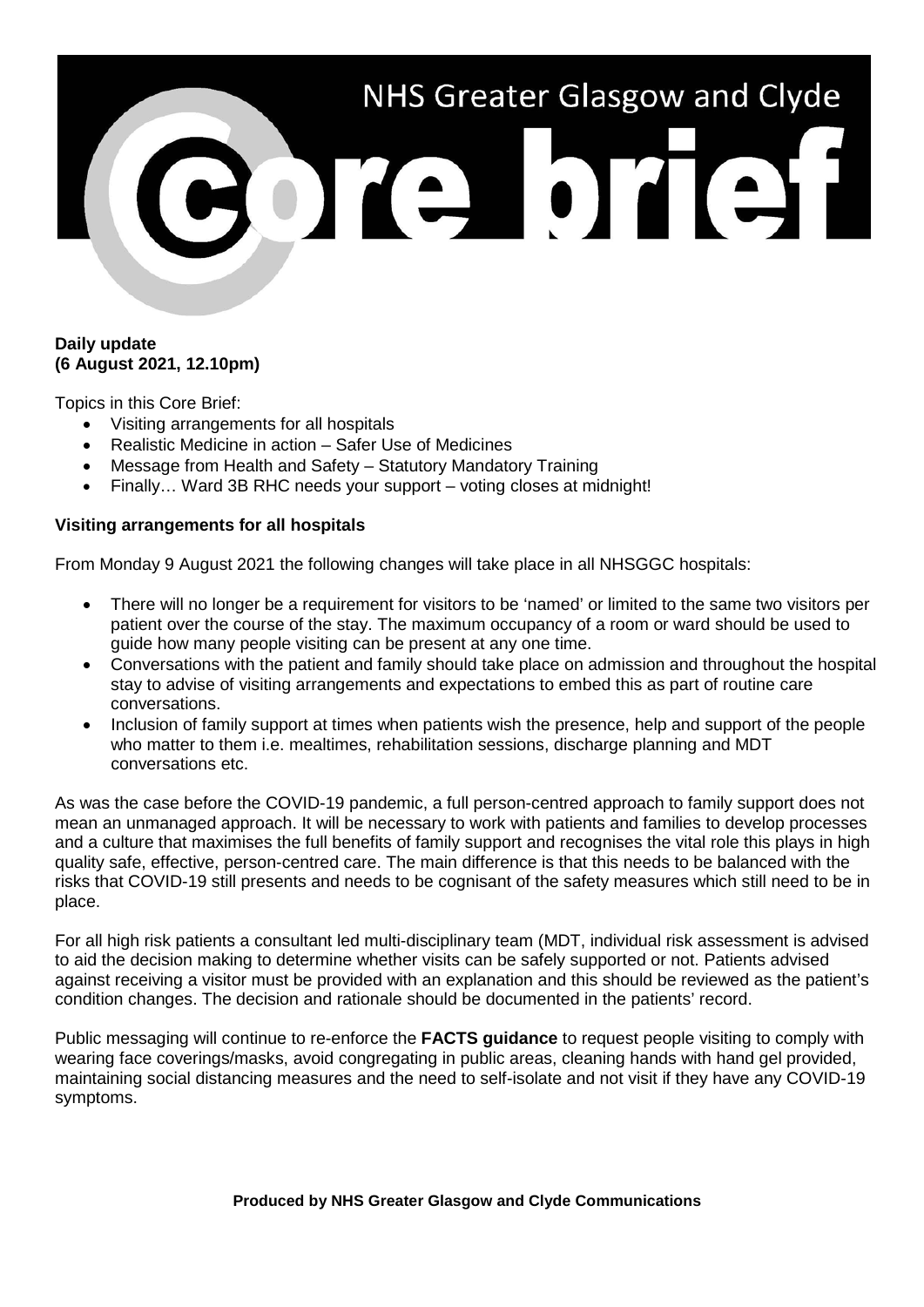The **Trace and Protect** template should be completed with visitor details at each visit to assist Test and Protect Colleagues should there be a need to contact them. Discussions are ongoing to find a solution to reduce this administrative burden.

When family members arrange to visit, **voluntary Lateral Flow Testing** should continue be strongly recommended as a valuable way to promote safety. Information on how to order Lateral Flow Tests is on the [Scottish Government's website](https://www.gov.scot/publications/coronavirus-covid-19-getting-tested/pages/no-covid-symptoms/) or tests can be collected from COVID testing centres in the afternoon or early evening or the [asymptomatic test facilities](https://www.nhsggc.org.uk/your-health/health-issues/covid-19-coronavirus/for-patients-the-public/asymptomatic-test-facilities/) across NHSGGC.

It is important to note that Lateral Flow Testing for visitors is **not** mandatory and wards are not able to insist that visitors undergo a test before visiting. Not wishing or not being able to test will not be an obstacle to a visit. This forms part of a suite of measures to mitigate the risk of COVID 19 transmission.

The [Hospital Visiting Webpage](https://www.nhsggc.org.uk/your-health/health-issues/covid-19-coronavirus/for-patients-the-public/patients-hospital-appointments-visiting/hospital-visiting/) will be updated to reflect these changes and include current guidance.

### **Realistic Medicine in action: Safer Use of Medicines**

Realistic Medicine can be applied to many different areas of healthcare, not least in avoiding prescribing errors.

By applying Realistic Medicine principles and involving patients more in these discussions as soon as possible after hospital admission, the Medicines Reconciliation process can be improved.

Andrew Carruthers, senior pharmacist at QEUH said: "By allowing more time and opportunity to consistently involve patients in the construction of their "Medication History" and empowering earlier, meaningful contribution to discussions about their own medicines – we can reduce preventable prescribing errors and improve medicine safety. This is an example of Realistic Medicine in action."

Andrew's team has shown that patients can participate in, improve and add value to the verification process. Their approach provides an opportunity to "sense check" with patients which medicines that are actually being taken at home, and discuss how they are managing with medicines (in general), along with their key concerns / hopes are with respects to medication. In this way, they ensure that medicines are prescribed in hospital as closely as possible to the way as they are being taken at home, reducing the risk of preventable harm.

He added: "It is important that we continue develop processes to involve patients in discussion about their medicines, and give them adequate time for meaningful contributions."

[Click here](https://www.nhsggc.org.uk/patients-and-visitors/realistic-medicine/info-resources-for-staff/realistic-medicine-in-action-safer-use-of-medicines-patient-self-verification-of-medication-history/) to find out more about the "Patient Self-verification of Medicines" project.

For more information on Realistic Medicine, [click here.](https://www.nhsggc.org.uk/patients-and-visitors/realistic-medicine/info-resources-for-staff/)

### **Core Statutory and Mandatory Training for all staff**

We each have a personal responsibility to maintain our compliance with the nine core NHSGGC Statutory and Mandatory modules applicable for **all staff**. These are:

Renewal every 12 months GGC:001 Fire Safety

Renewal every 3 years GGC:002 Health and Safety, An Introduction GGC:003 Reducing Risks of Violence & Aggression GGC:004 Equality, Diversity and Human Rights GGC: 005 Manual Handling Theory GGC:006 Public Protection (Adult &Child) GGC:007 Standard Infection Control Precautions GGC:008 Security & Threat GGC:009 Safe Information Handling

#### **Produced by NHS Greater Glasgow and Clyde Communications**